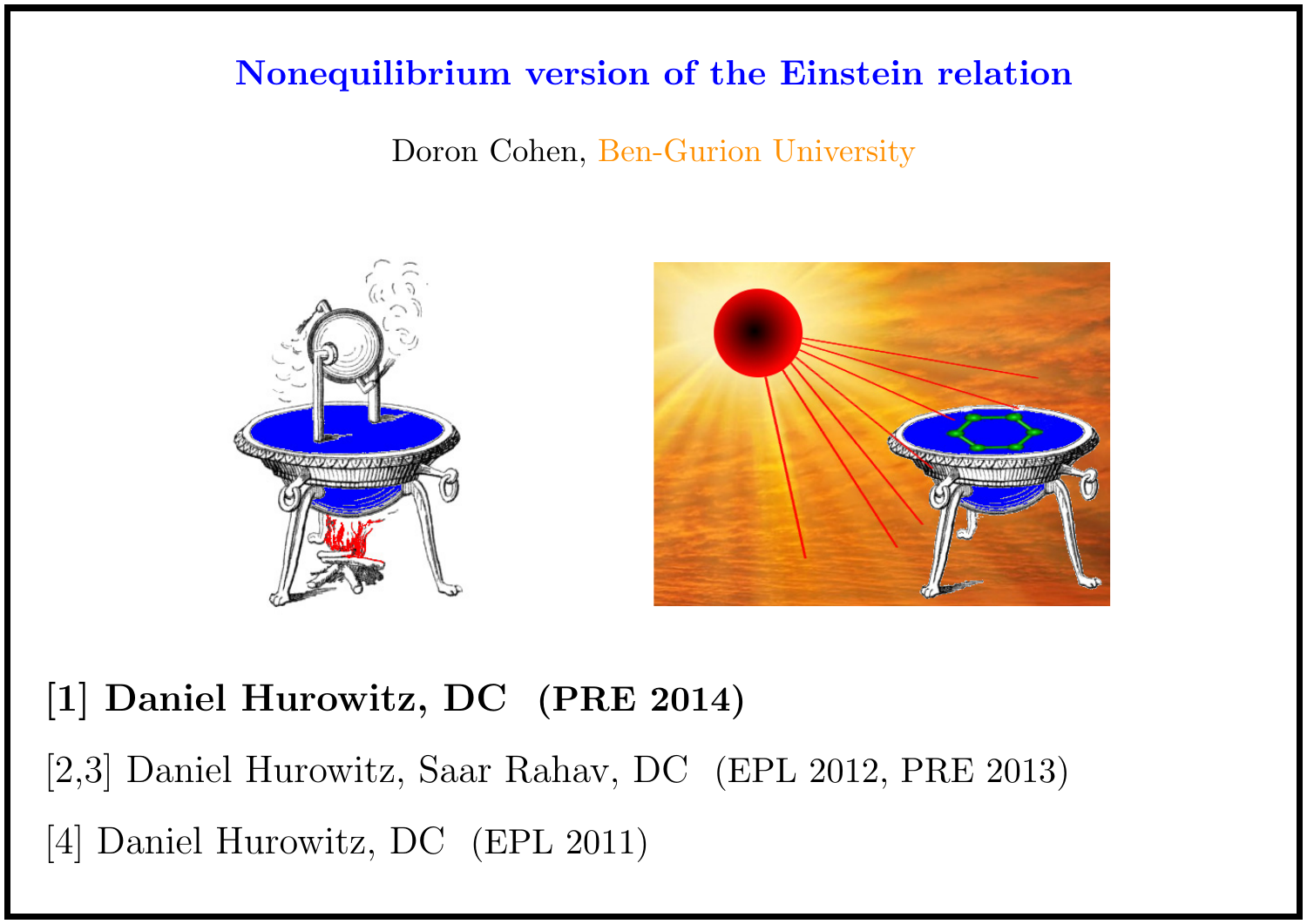## Mesoscopic ring model



In [2,3] we have considered systems that are "sparse" or "glassy", meaning that many time scales are involved. Standard thermodynamics does not apply to such systems.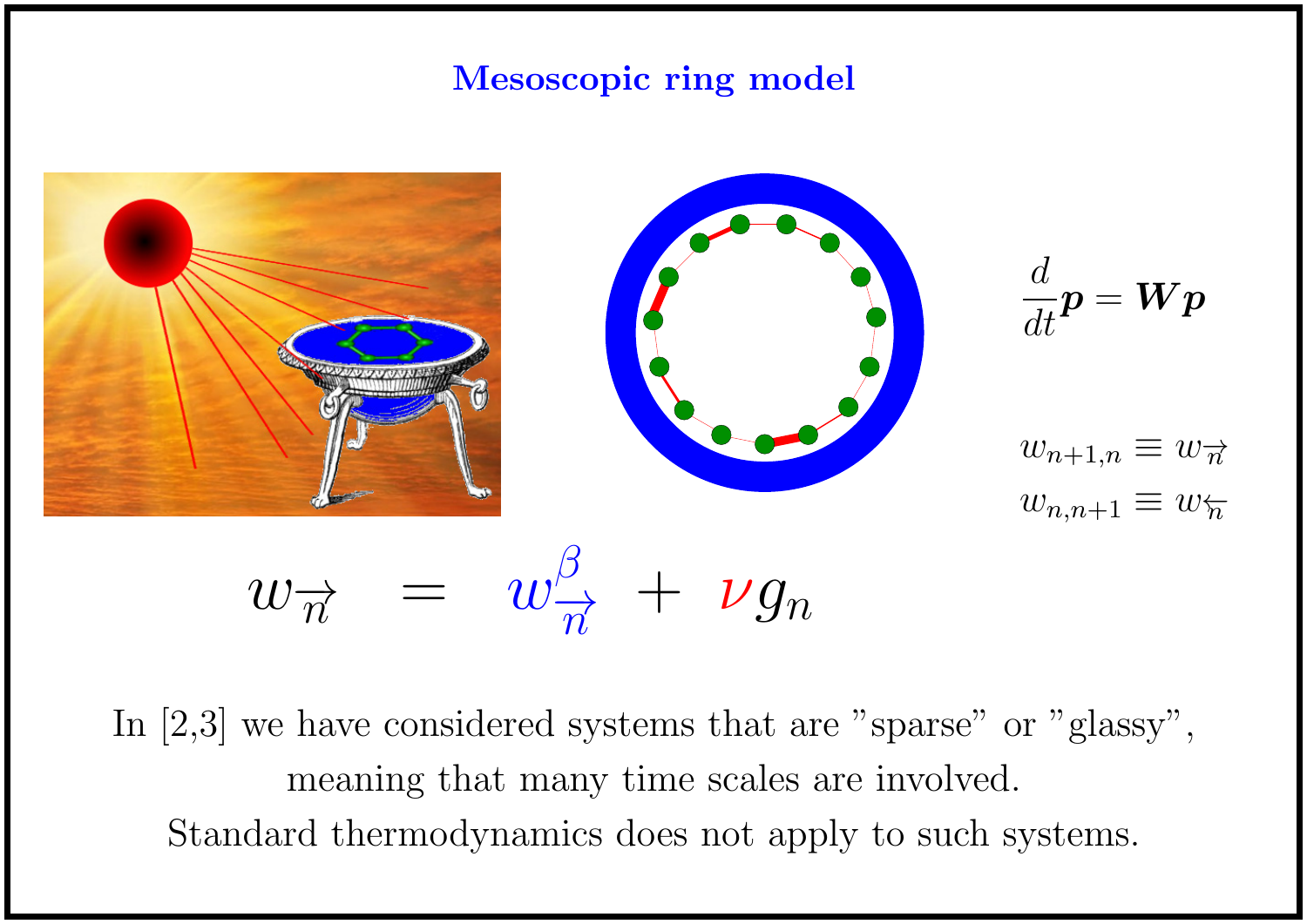### Minimal model of a "glassy" mesoscopic system

## $System + Bath + Driving$



$$
w_{\overrightarrow{n}} = w_{\overrightarrow{n}}^{\beta} + \nu g_n
$$
  

$$
g_n = \text{couplings}
$$

Histogram of couplings



 $w_n^{\nu}$  $\overline{n}$  $w_{\tau}^{\beta}$  $\overrightarrow{n}$  $w_{\tau}^{\beta}$  $\overleftarrow{n}$  $=$  exp  $\Big[-\Big]$  $E_n-E_{n-1}$  $T_B\,$  $\overline{\phantom{a}}$ 

corresponds to  $T_A = \infty$ 

corresponds to  $T_B =$  finite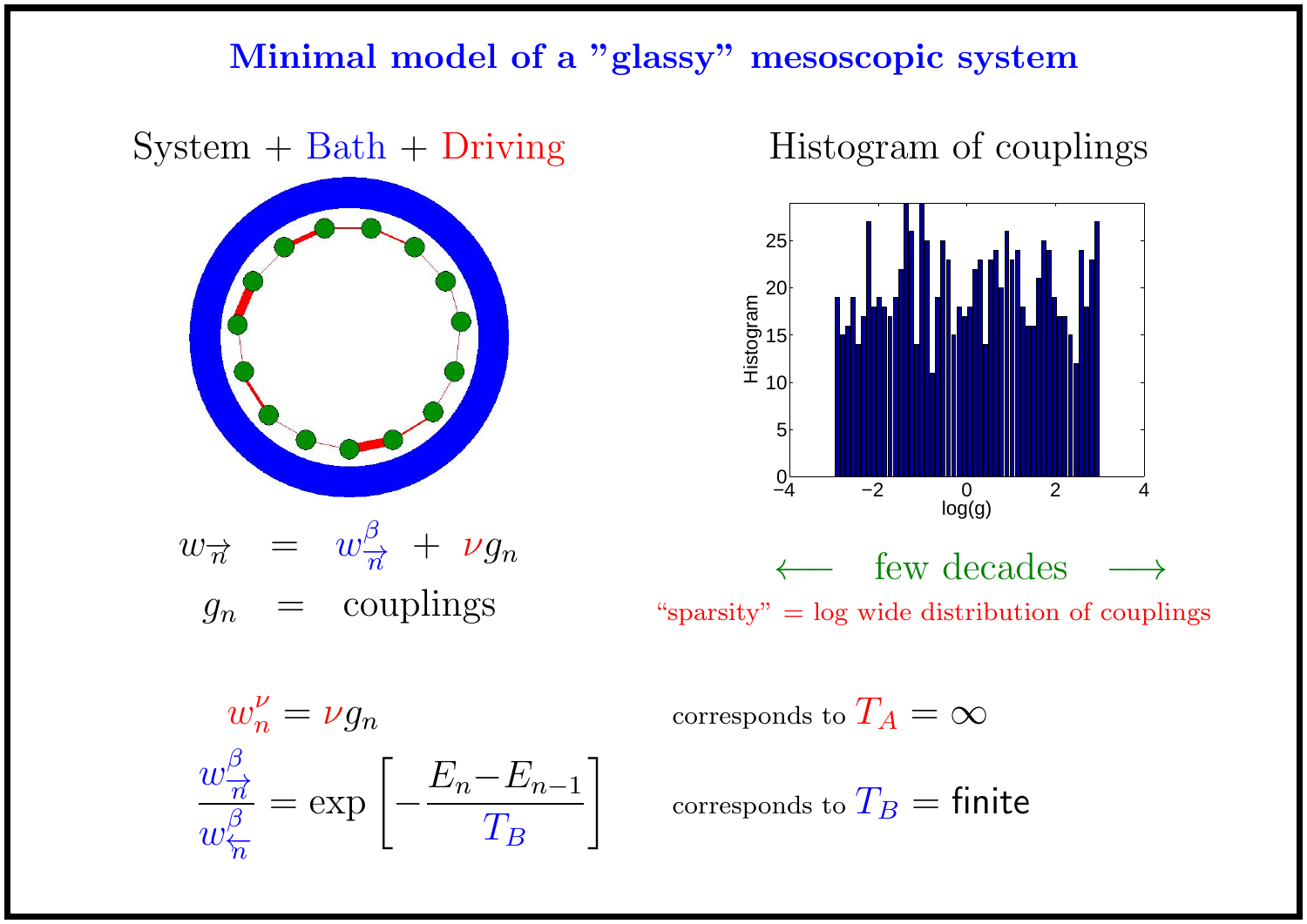#### Rate equation:

$$
\frac{d}{dt}\bm{p} = \bm{W}\bm{p} \quad \text{[=0 for NESS]}
$$

$$
I_n = w_{\overrightarrow{n}} p_n - w_{\overleftarrow{n}} p_{n+1} \quad [\equiv I(\nu) \text{ for NESS}]
$$

Stochastic field:

$$
\mathcal{E}(x_n) \equiv \ln \left[ \frac{w_{\overrightarrow{n}}}{w_{\overleftarrow{n}}} \right] \approx - \left[ \frac{1}{1 + g_n \nu} \right] \frac{E_n - E_{n-1}}{T_B}
$$

Stochastic potential:

$$
V(x) = -\int^{x} \mathcal{E}(x')dx' \approx \sum_{n} \left[ \frac{1}{1 + g_n \nu} \right] \frac{E_n - E_{n-1}}{T_B}
$$

Stochastic Motive Force:

$$
\mathcal{S}_{\circlearrowleft} \equiv \ln \left[ \frac{\prod_n w_{\overrightarrow{n}}}{\prod_n w_{\overleftarrow{n}}} \right] = \oint \mathcal{E}(x) dx \quad [0 \text{ if no driving}]
$$

Telescopic correlations:

$$
\mathcal{E}(x_n) \sim \Delta_n \equiv (E_n - E_{n+1})
$$

Yet... we have sparsely distributed couplings



#### Sinai's Random-Walk [1982]:

Random, Uncorrelated & non symmetric transition rates √

 $\rightsquigarrow$  Buildup of activation barrier  $B \sim$  $\sqrt{N}$  $\rightsquigarrow$  Exponentially low current  $I \sim e^{-\sqrt{N}}$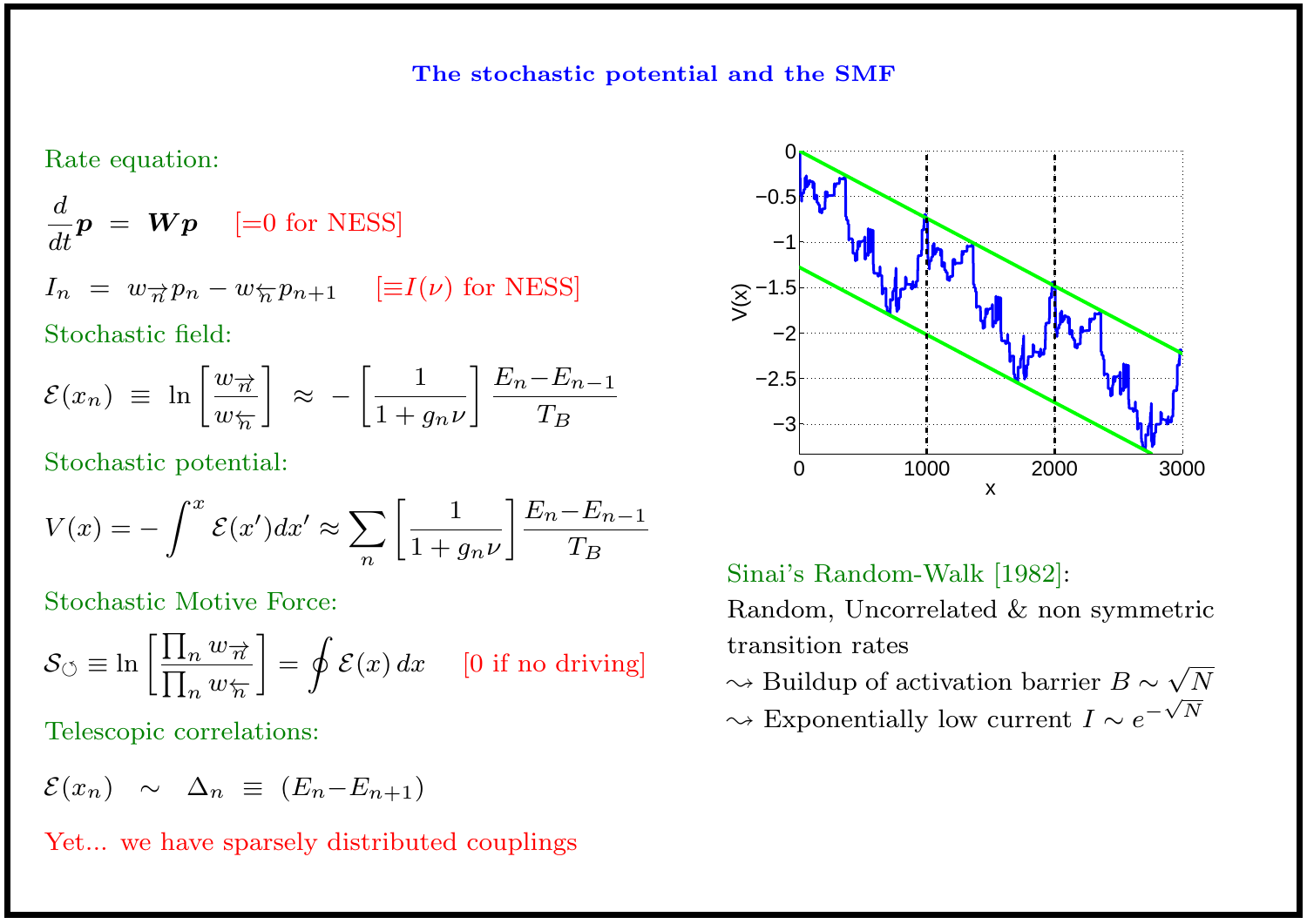## SMF and current vs Driving intensity



$$
I(\nu) \sim \frac{1}{N} w_{\varepsilon} e^{-B} 2 \sinh\left(\frac{S_{\circ}}{2}\right)
$$

 $S_{\circlearrowleft}$  - Stochastic Motive Force B - Effective Activation Barrier

Valid for small SMF [see later]

The number of sign change  $\approx \sqrt{\text{Var}(\log(g_n))}$  reflects the glassiness.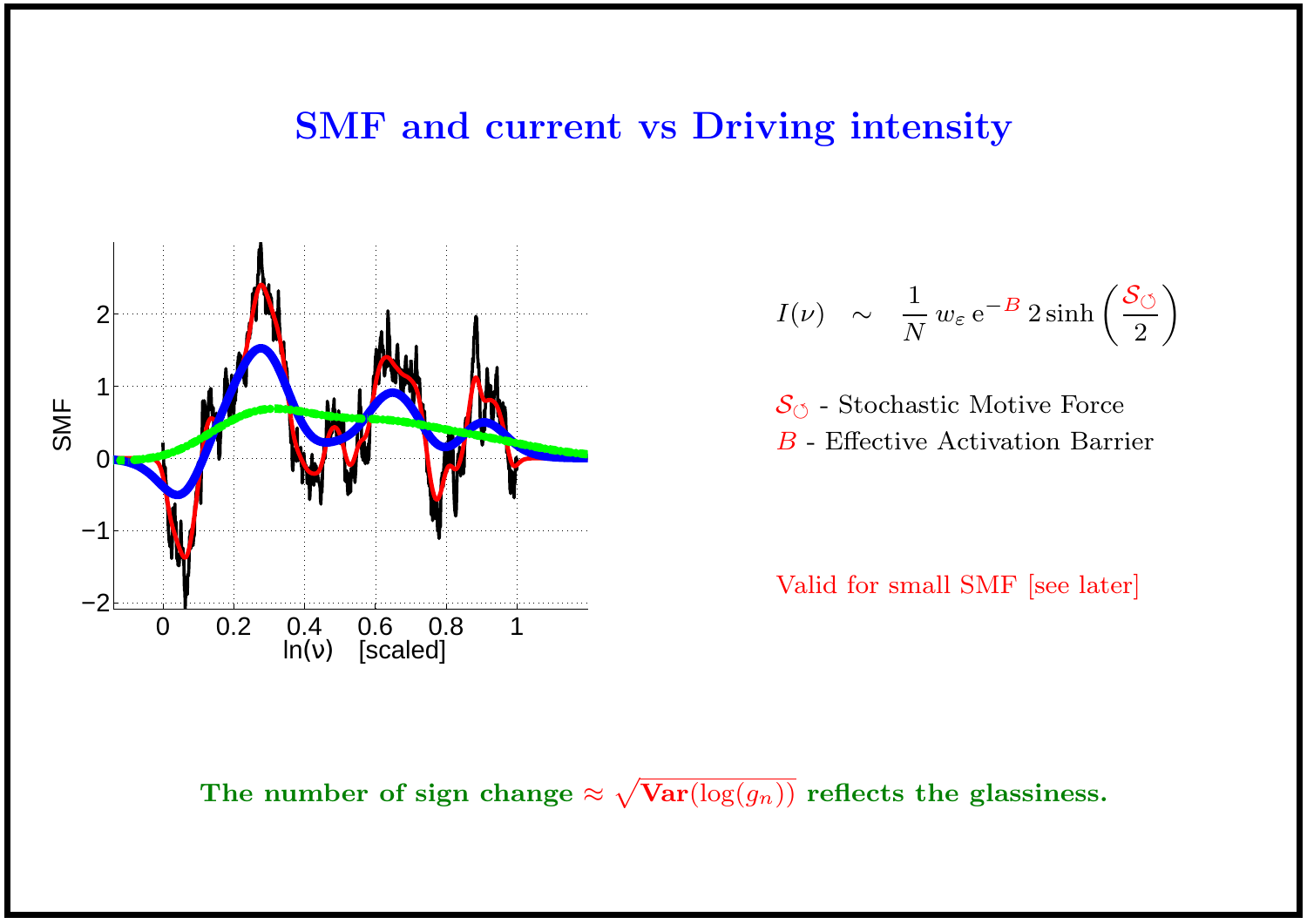## Summary of main results [2,3]

- 1. The current in the Sinai regime may be estimate by a single barrier approximation,  $I(\nu) \sim \frac{1}{N} \: w_{\varepsilon} \: \mathrm{e}^{-B} \: 2 \sinh \left( \frac{\mathcal{S}_{\circlearrowleft}}{2} \right)$ 2  $\setminus$ [small SMF assumed]
- 2. Number of current sign change is determined by the log-width of the coupling distribution, Expected number of sign change  $\approx \sqrt{\text{Var}(\log(\text{couplings}))}$
- 3. Exact expression for (non-canonical) NESS occupation probability reflects crossover from Sinai spreading to resistor network picture.  $p_n \propto \left(\frac{1}{w(x)}\right)$  $w(x_n)$  $\setminus$ ε  $e^{-(U(n)-U_{\varepsilon}(n))}$
- 4. Distribution of currents reflects Barrier statistics Prob {barrier  $\langle B \rangle \sim \exp \left[-\frac{1}{2} \left(\frac{\pi \sigma_B}{2B}\right)\right]$  $\left[\frac{\sigma_{\rm B}}{2B}\right)^2\right]$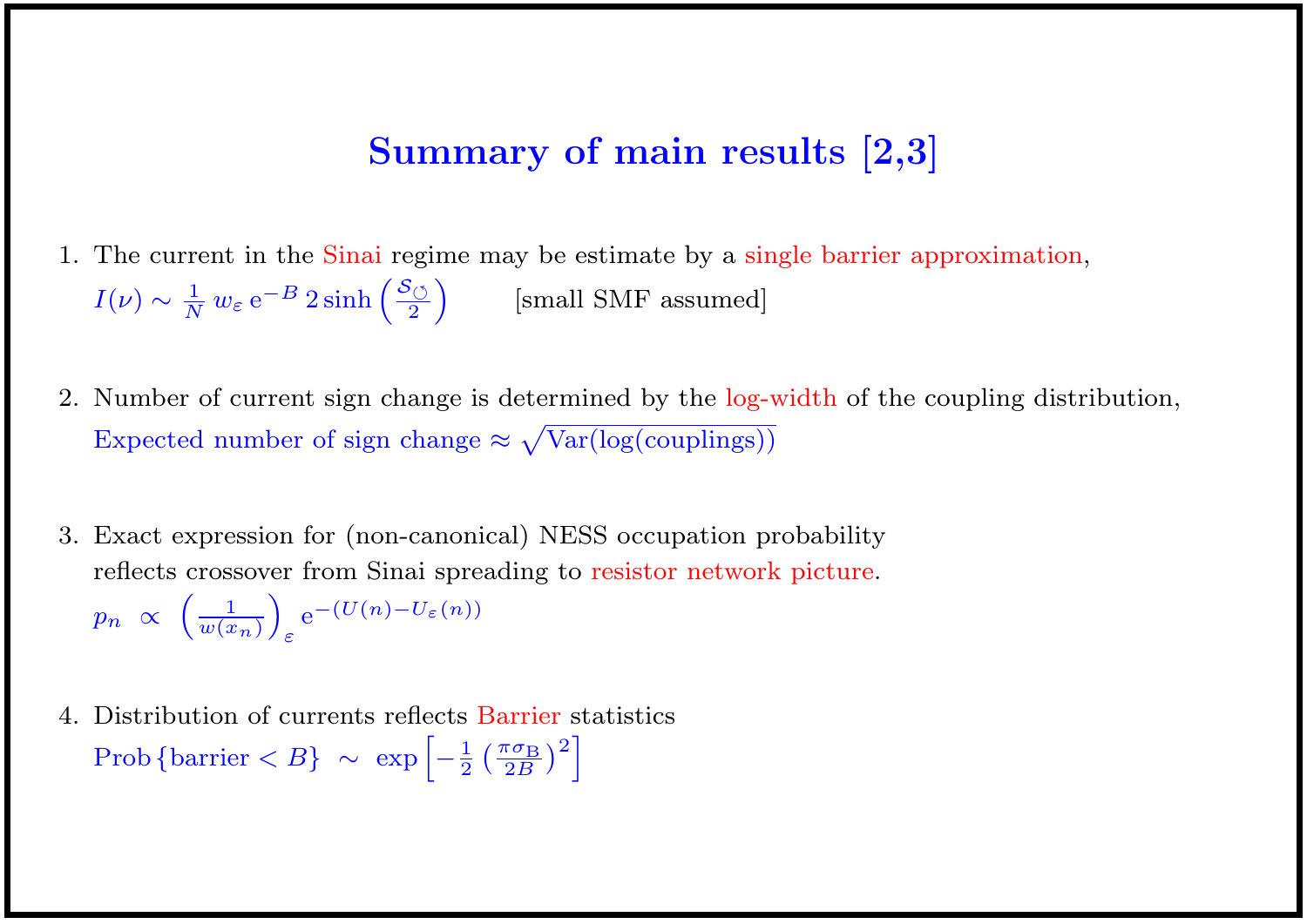### Brownian motion

The Einstein-Smoluchowski Relation (ESR):

 $D = \mu k_B T$ ,  $k_B = 1$ 

Relation between mobility  $(\mu)$  and diffusion  $(D)$  reflecting microscopics  $(k_B)$  in universal way. This is a special case of a fluctuation-dissipation relation between first and second moments.

Drift:  $\langle x \rangle = vt, \qquad v = \mu F$ Diffusion:  $Var(x) = 2Dt$ ESR:  $\frac{v}{F}$  $\boldsymbol{D}$ = F  $\overline{T}$  $\equiv s = \text{affinity (linear response)}$ 

 $s \equiv$  entropy-production-per-distance  $= \frac{S_{\circlearrowleft}}{N}$  $\frac{S_{\bigcirc}}{N}$  [for the ring/lattice geometry]

> FDT is valid close to equilibrium. To what extent does the ESR hold? Can it be derived from the NFT? Non-equilibrium version?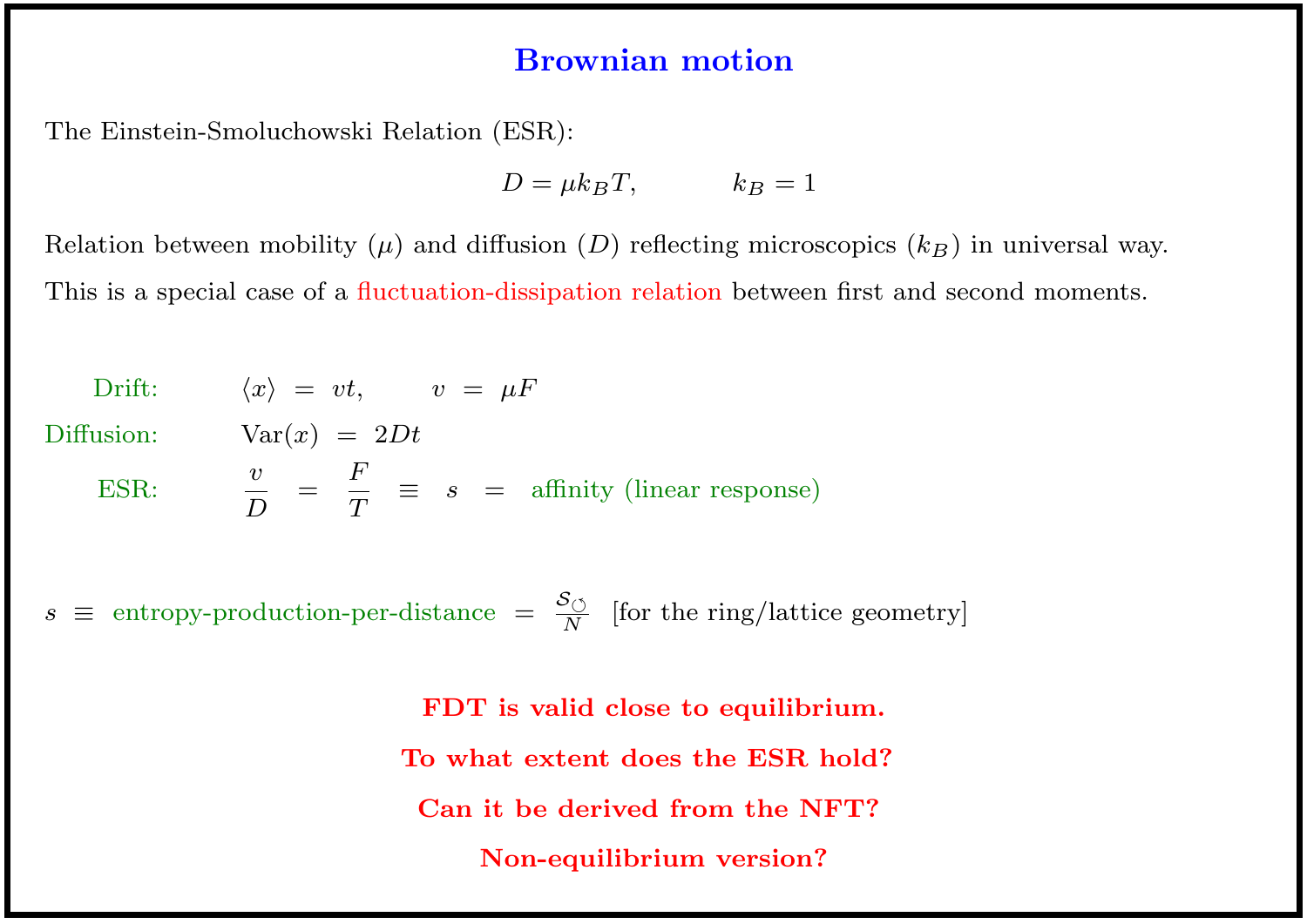## Sinai spreading

Stochastic field: 
$$
\mathcal{E}_n \equiv \ln \left[ \frac{\overrightarrow{w}_n}{\overleftarrow{w}_n} \right], \qquad \sigma = \sqrt{\text{Va}}
$$
  
Stochastic Motive Force:  $\mathcal{S}_{\circlearrowleft} = \sum_{n \in \text{ring}} \ln \left[ \frac{\overrightarrow{w}_n}{\overleftarrow{w}_n} \right] \right]$   
If  $\frac{\overrightarrow{w}_n}{\overleftarrow{w}_n} = \exp \left[ -\frac{E_n - E_{n-1}}{T} \right] \qquad \diamond \qquad \mathcal{S}_{\circlearrowleft} = 0$   
Affinity:  $s = \frac{\mathcal{S}_{\circlearrowleft}}{N}$ 

For small  $s$  [1]:

Sub-diffusive spreading  $x \sim [\log(t)]^2$ , Exponentially small drift  $v \sim e^{-\sqrt{N}}$ .

For arbitrary  $s$  [2,3]: Complicated expressions for v and D.

For a periodic lattice, no disorder:  $\overline{v}$  $\boldsymbol{D}$ = 2  $\overline{a}$  $\tanh\left(\frac{as}{2}\right)$ 2  $\setminus$ 



- [1] Sinai (1982)
- [2] Derrida (1983)
- [3] Aslangul, Pottier, Saint-James (1989)

ESR is violated for large  $s$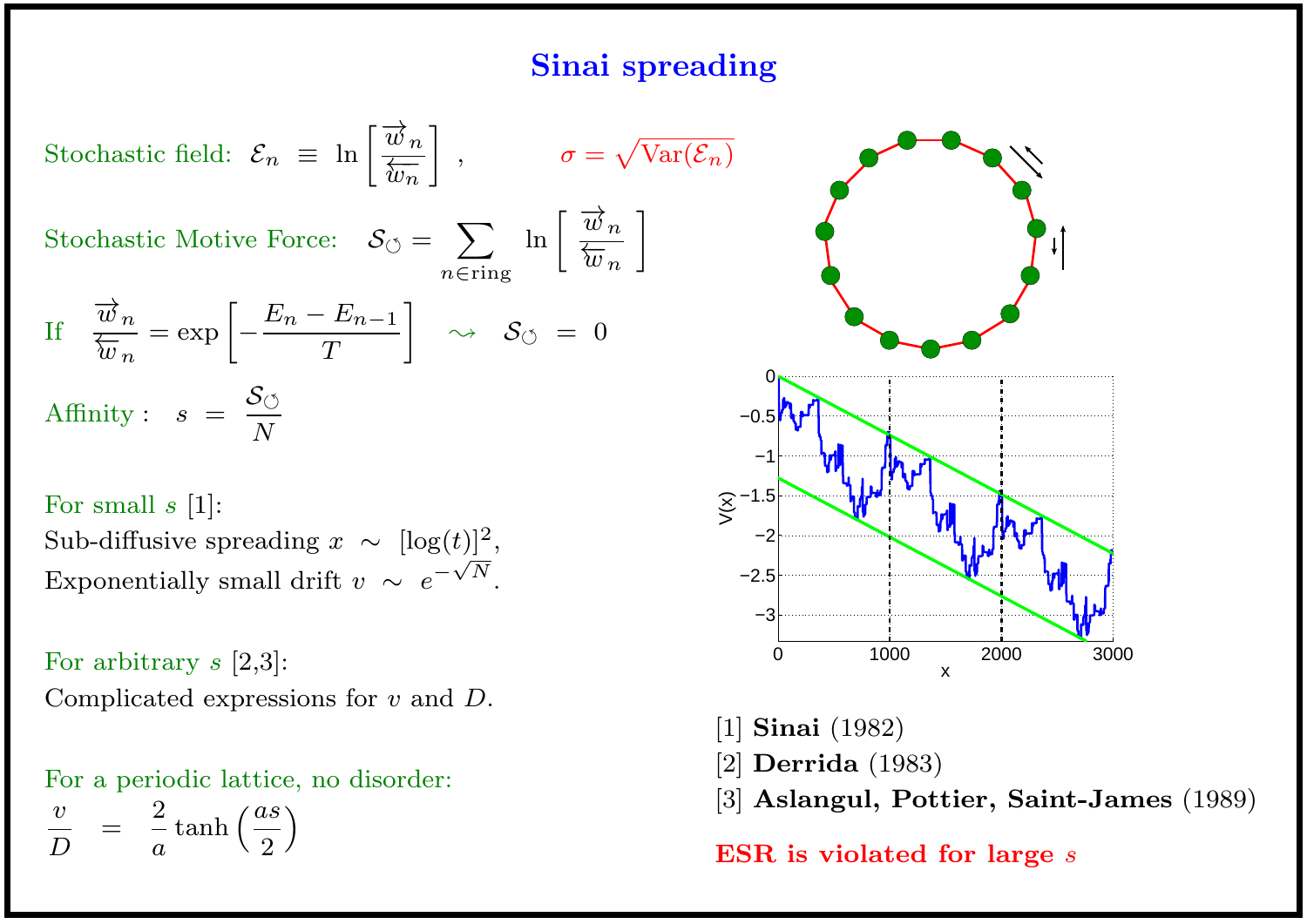#### The generalized ESR - reasoning and outline

 $1 =$  the lattice constant (distance between sites)  $N =$  the lattice periodicity (length of the ring)  $\sigma$  = the width of the stochastic-field distribution

ESR 
$$
(s \to 0)
$$

\n
$$
\frac{v}{D} = s
$$
\nPoisson  $(s \to \infty)$ 

\n
$$
\frac{v}{D} = \frac{2}{a_{\infty}}
$$
\nGeneral  $s$  dependence

\n
$$
\frac{v}{D} = \frac{2}{a_{s}} \tanh \frac{a_{s}s}{2}
$$
\n
$$
a_{s}: N \searrow a_{\infty}
$$

Figure out how  $a_s$  depends on  $s$ . Then deduce  $D$ .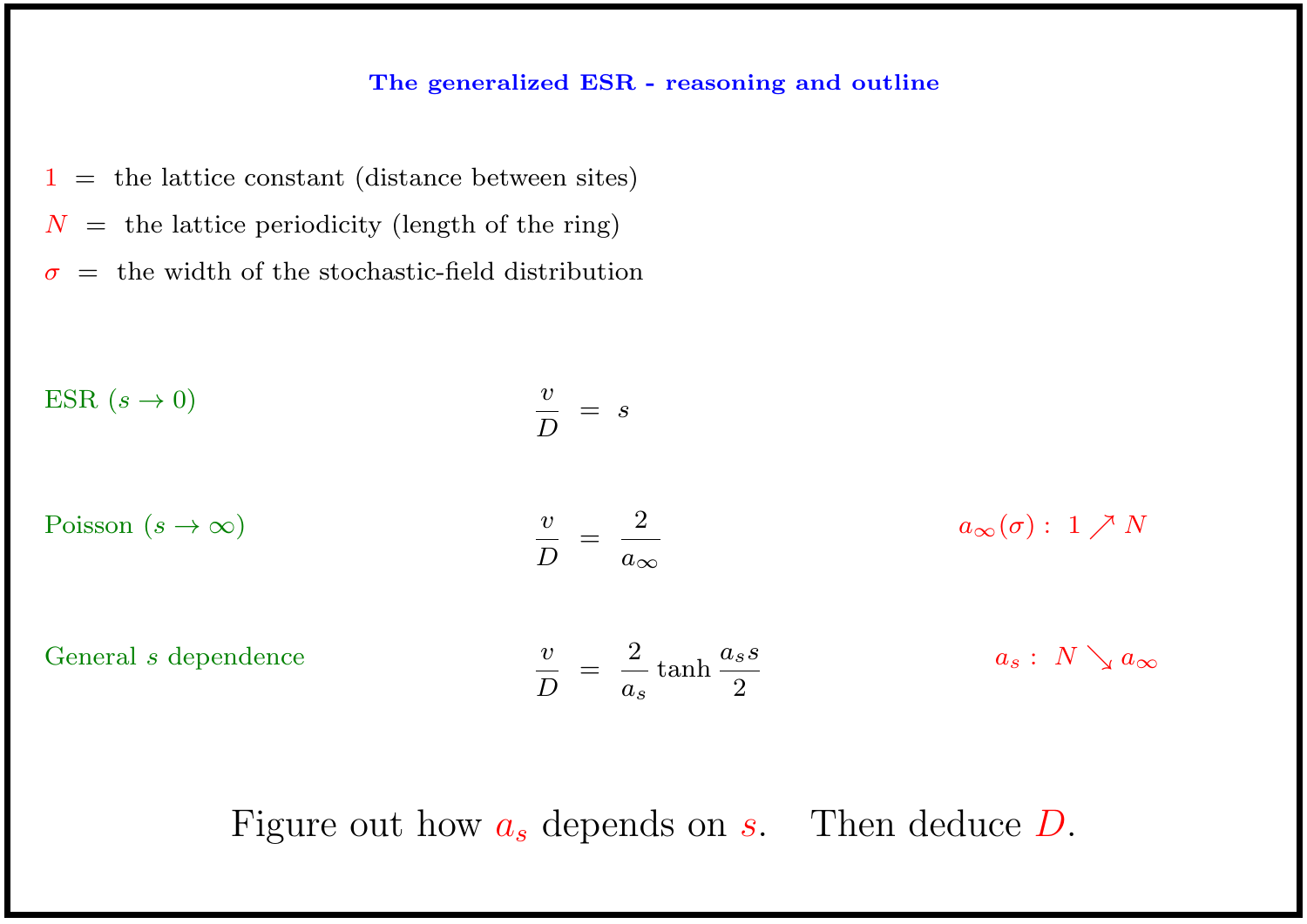### Numerical results for  $v/D$



(1) For small values of s we have  $v/D = s$ , in consistency with the ESR.

- (2) For no disorder ( $\sigma = 0$ ) we have  $a_s = 1$ , reflecting the discreteness of the lattice.
- (3) For finite disorder and moderate s we have  $a_s \sim N$ , reflecting the length of the unit cell.
- (4) For finite disorder and large s we have  $a_s = a_{\infty}$ , reflecting the disorder  $\sigma$ .
- (5) As N becomes larger our results approach those of [2,3], which we call "Sinai step".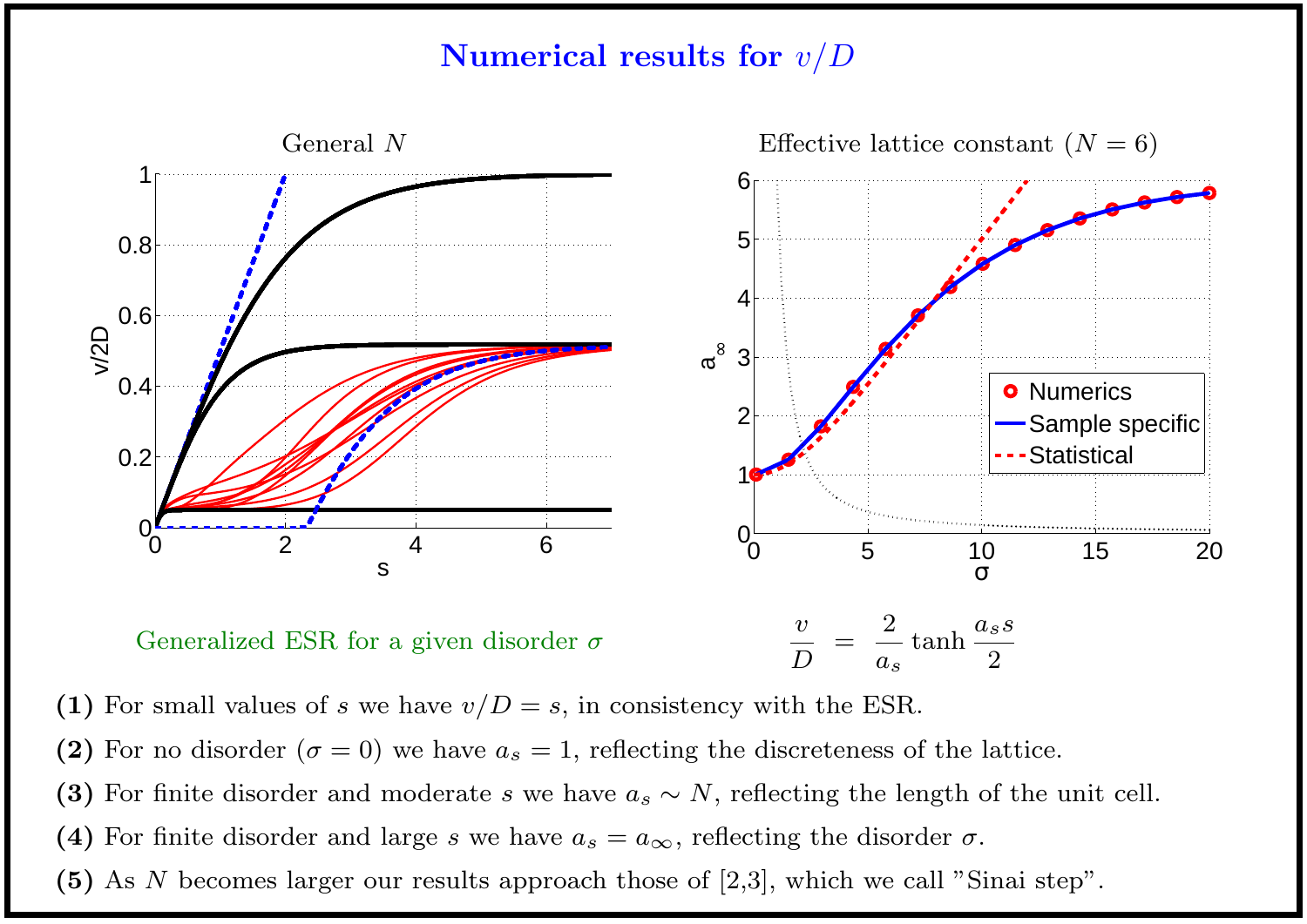# Nonequilibrium Fluctuation Theorem (NFT) derivation of the ESR

Define  $x$  as the winding number times the length of the ring.

$$
\frac{P\left[\boldsymbol{r}(-t)\right]}{P\left[\boldsymbol{r}(t)\right]} = \exp\left[-\mathcal{S}[\boldsymbol{r}]\right] \qquad \qquad \sim \qquad \qquad \frac{p(-x;t)}{p(x;t)} = e^{-sx}
$$

Gaussian approximation (Central Limit Theorem)

$$
p(x;t) \approx \overline{p}(x;t) = \frac{1}{\sqrt{4\pi Dt}} \exp\left[-\frac{(x-vt)^2}{4Dt}\right] \qquad \rightarrow \qquad \frac{v}{D} = s
$$

Does the ESR really hold?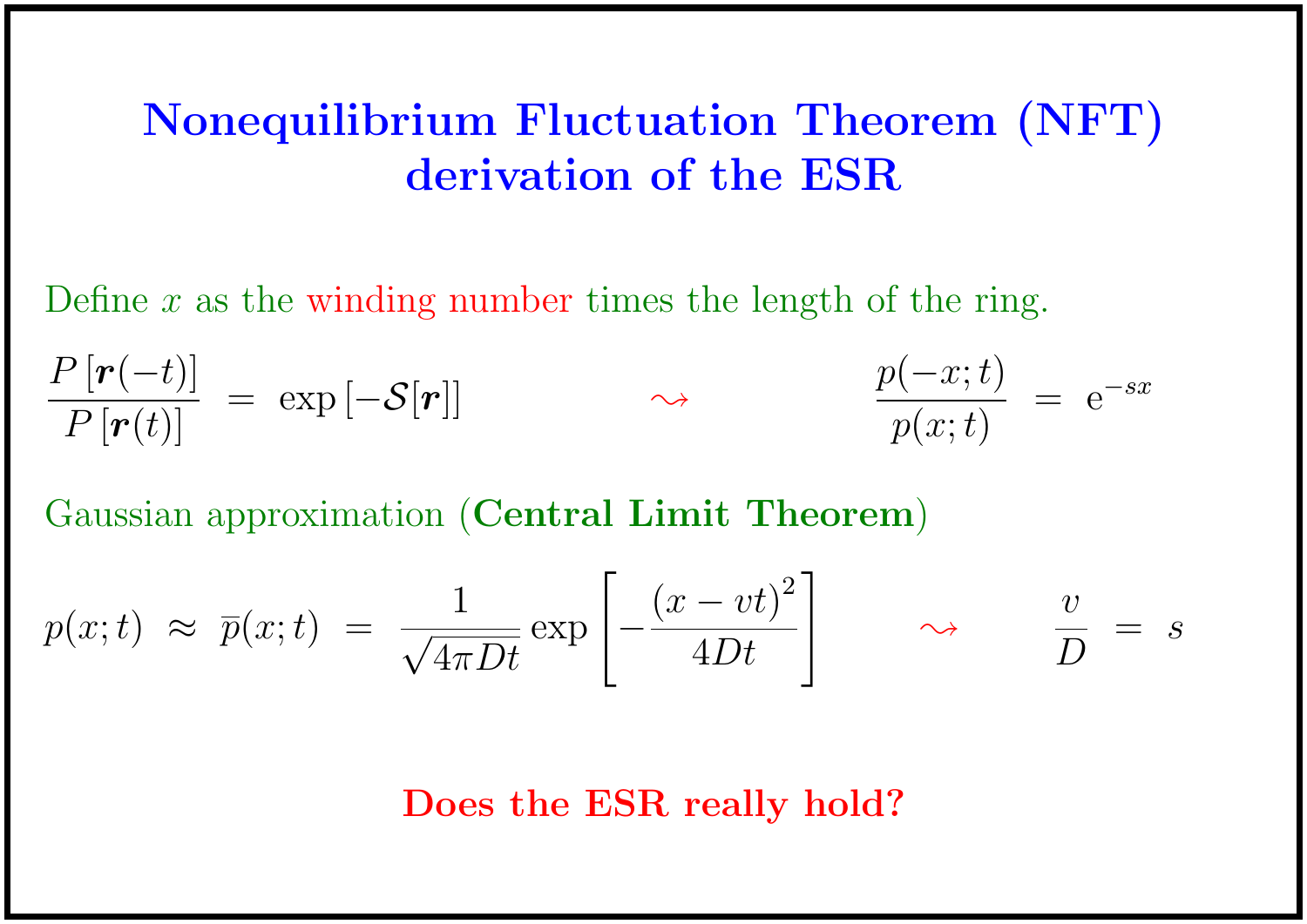#### NFT and coarse graining

Asymmetric random walk traversing a distance  $x = X_1 + ... + X_N$ 

 $P(X = +1)$  =  $p \equiv \vec{w} \tau$  $P(X = -1) = q \equiv \overleftarrow{w} \tau$  $P(X = 0) = 1 - p - q$ 

Moment generating function  $\begin{bmatrix} -ikx \end{bmatrix} = \begin{bmatrix} p e^{-ik} + q e^{+ik} + (1-p-q) \end{bmatrix}^{\mathcal{N}}$ In the continuous time limit  $p, q \ll 1$ ,  $\ln Z(k) = \mathcal{N} \left[ p e^{-ik} + q e^{+ik} - (p+q) \right] + \mathcal{O}(\mathcal{N} \tau^2)$ 

Accordingly, one obtains:

$$
p(x;t) = \int_{-\infty}^{\infty} dk \ e^{ikx + (\overrightarrow{w}e^{-ik} + \overleftarrow{w}e^{ik} - (\overleftarrow{w} + \overrightarrow{w}))t} \qquad \text{satisfies NFT}
$$

Correct application of the CLT:

$$
\overline{p}(x;t) = \int_{-\infty}^{\infty} dk \ e^{ik(x-(\overrightarrow{w}-\overleftarrow{w})t) - \frac{k^2}{2}(\overrightarrow{w}+\overleftarrow{w})t + \Theta(k^3t)} = \frac{1}{\sqrt{4\pi Dt}} \exp\left[-\frac{(x-vt)^2}{4Dt}\right]
$$

 $v = \overrightarrow{w} - \overleftarrow{w} \; , \; \; D \; = \; \frac{1}{2}$ 2  $(\overrightarrow{w} + \overleftarrow{w}) \qquad \rightarrow \qquad \frac{v}{\overrightarrow{p}}$  $\boldsymbol{D}$  $=$   $\overline{s}$   $=$ 2  $\overline{a}$ tanh as 2 The affinity is renormalized!

The naive reasoning, based on CLT, is wrong, If we smear  $p(x)$  we get

$$
\frac{\overline{p}(-x;t)}{\overline{p}(x;t)} \; = \; {\text {e}}^{-\overline{s}x}
$$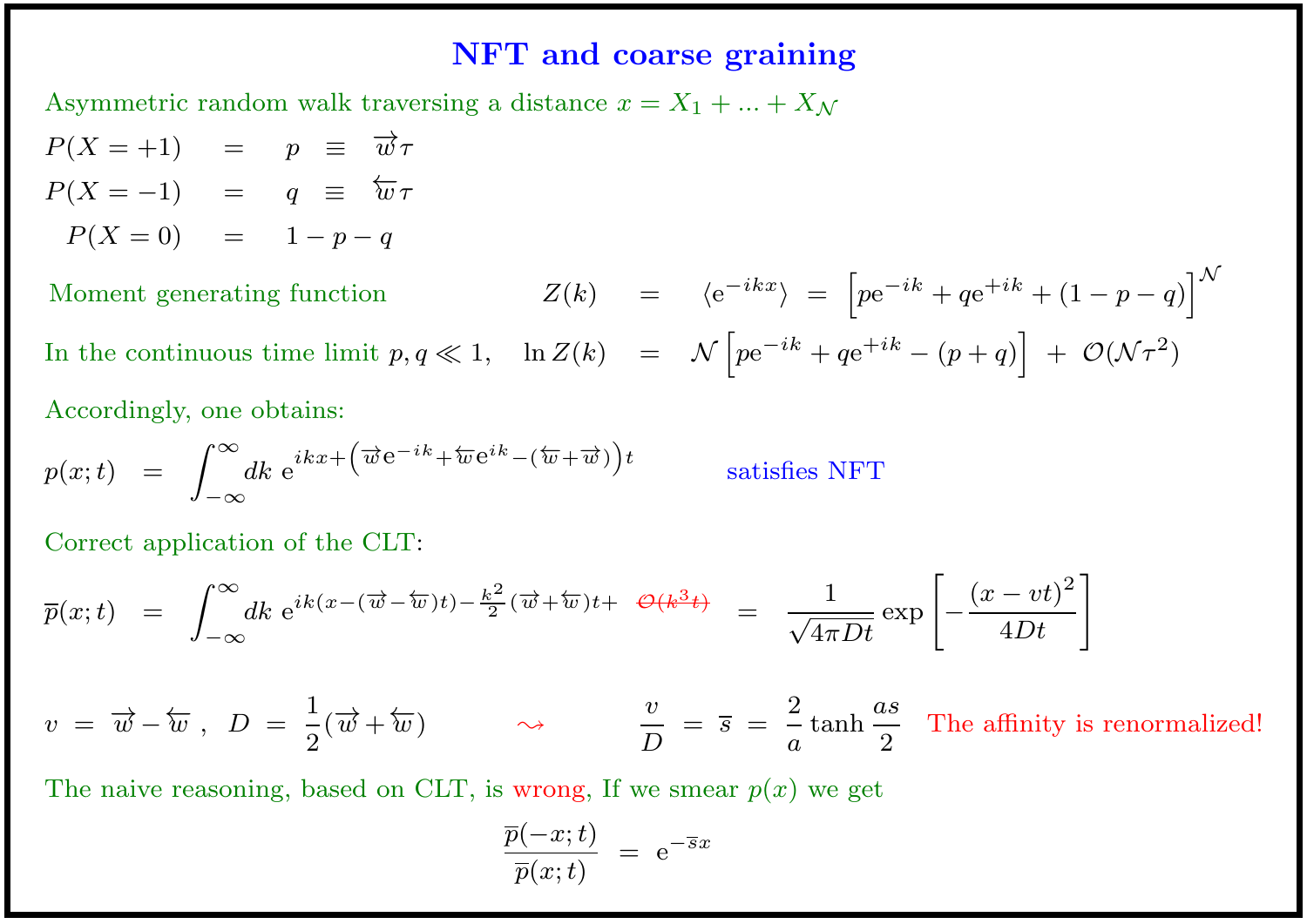### Recipe for computing  $v$  and  $D$  on a periodic array

The dynamics is determined by a rate equation:  $\boldsymbol{d}$ dt  $\bm{p}=\bm{W}\bm{p}$ 

W is not symmetric yet periodic, thus Bloch's theorem applies.

Reduced equation for the eigenmodes  $\mathbf{W}(\varphi)\psi = -\lambda\psi$ , where  $\mathbf{W}(\varphi)$  is an  $N \times N$  matrix. Bloch's theorem:  $\psi_{n+N} = e^{i\varphi} \psi_n$ , where *n* is the site index mod(*N*). Bloch quasi-momentum  $\varphi \equiv kN$ . Diagonalizing  $\mathbf{W}(\varphi) \rightsquigarrow \{ |k, \nu\rangle, -\lambda_{\nu}(k) \}$ , where  $\nu$  is the band index.

Time dependent solution of the rate equation:

$$
p_n(t) \approx \frac{1}{L} \sum_{k,\nu} C_{k,\nu} e^{-\lambda_{\nu}(k)t} e^{ikn}
$$
 where  $C_{k,\nu}$  depend on initial conditions.

In the long time limit only  $\lambda_0$  survives

$$
v = i \frac{\partial \lambda_0(k)}{\partial k} \Big|_{k=0}
$$
  

$$
D = \frac{1}{2} \frac{\partial^2 \lambda_0(k)}{\partial k^2} \Big|_{k=0}
$$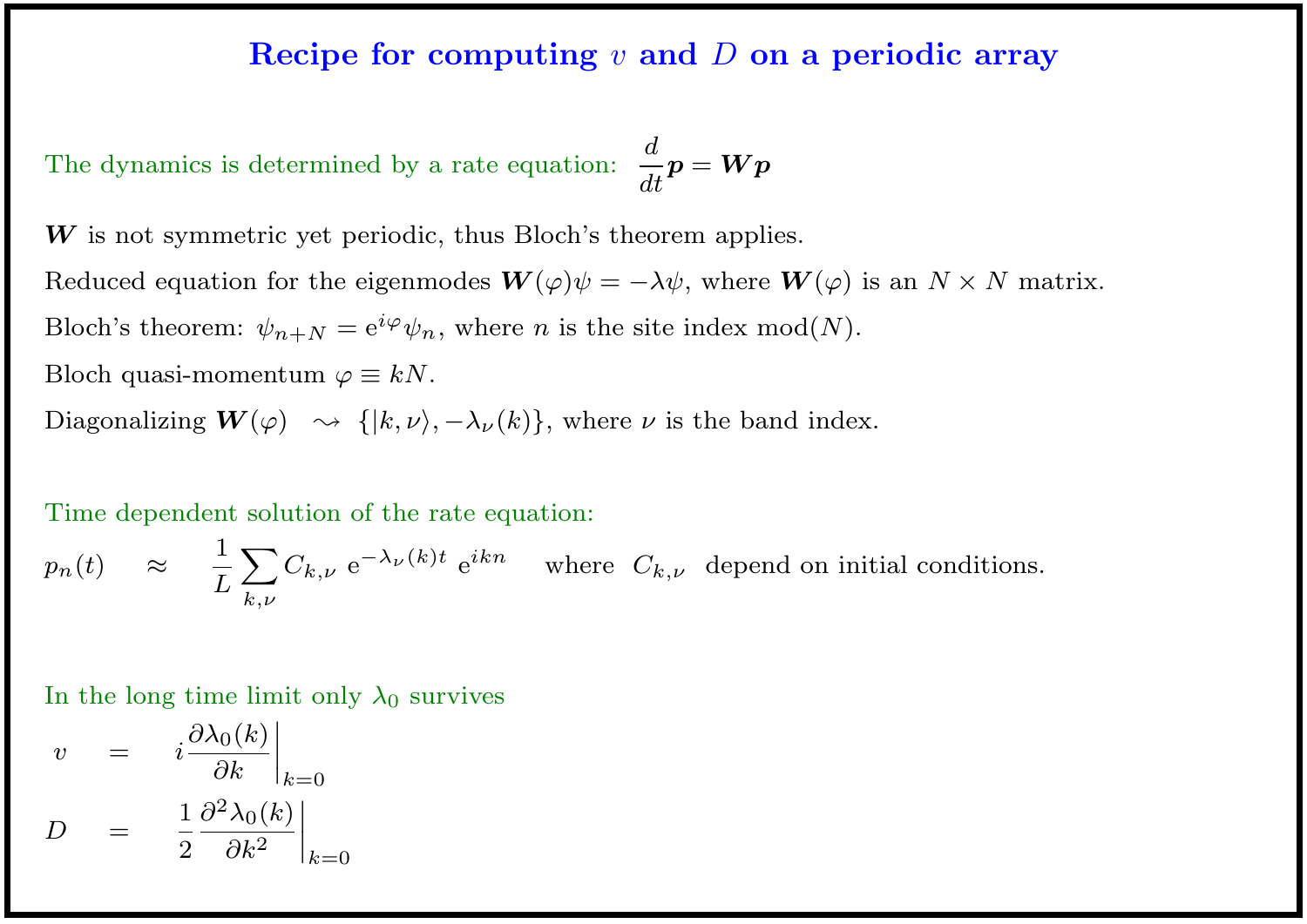## The Poisson Limit  $(s \to \infty)$

The limit  $s \to \infty$  corresponds to a uni-directional random walk traversing a distance  $x = X_1 + ... + X_N$ 

$$
P(X_n = 1) = w_n \tau
$$
  

$$
P(X_n = 0) = 1 - w_n \tau
$$
  

$$
P(X_n = -1) = 0
$$

Characteristic polynomial for eigenvalues of  $W(\varphi)$  $\det(\lambda + \boldsymbol{W}(\varphi)) = \prod$ N  $n=1$  $(\lambda-w_n)+e^{-i\varphi}\prod$ N  $n=1$  $w_n$  = 0

Expanding to second order in  $\lambda$  and  $\varphi$ 

$$
\lambda = -i \left[ \left( \sum_{n=1}^{N} \frac{1}{w_n} \right)^{-1} \right] \varphi + \frac{1}{2} \left[ \left( \sum_{n=1}^{N} \frac{1}{w_n} \right)^{-3} \left( \sum_{n=1}^{N} \frac{1}{w_n^2} \right) \right] \varphi^2 + \mathcal{O}(\varphi^3)
$$

From the recipe for v and D:

$$
a_{\infty} = \left(\frac{2D}{v}\right)_{s \to \infty} = \left[\frac{\left\langle (1/\overrightarrow{w})^2 \right\rangle}{\left\langle (1/\overrightarrow{w}) \right\rangle^2}\right] = [\text{For log-box distribution}] = \frac{\sigma}{2} \coth\left(\frac{\sigma}{2}\right)
$$



Effective lattice constant  $(N = 6)$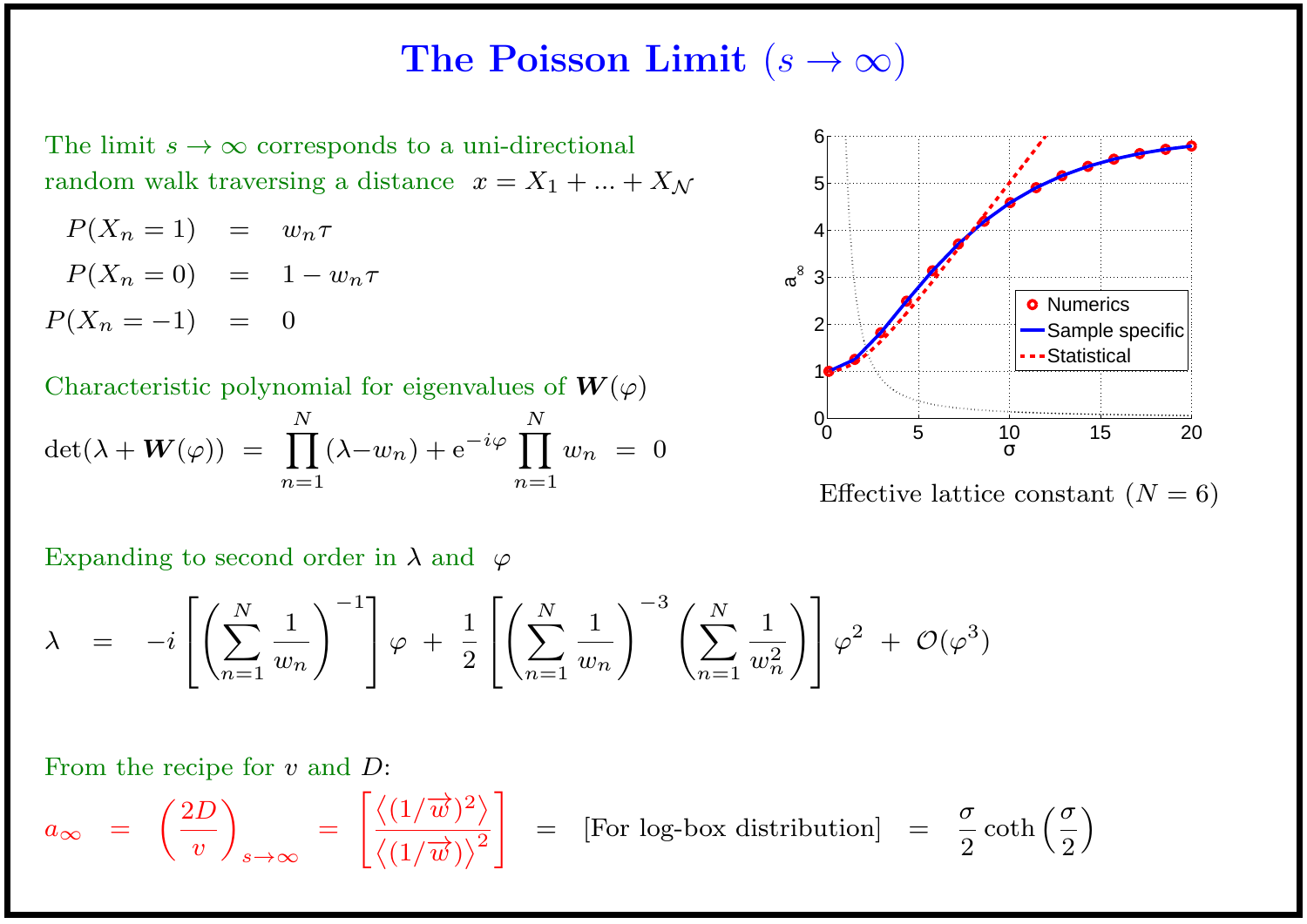### Reminder: Numerical results for v/D



(1) For small values of s we have  $v/D = s$ , in consistency with the ESR.

- (2) For no disorder ( $\sigma = 0$ ) we have  $a_s = 1$ , reflecting the discreteness of the lattice.
- (3) For finite disorder and moderate s we have  $a_s \sim N$ , reflecting the length of the unit cell.
- (4) For finite disorder and large s we have  $a_s = a_{\infty}$ , reflecting the disorder  $\sigma$ .
- (5) As N becomes larger our results approach those of [2,3], which we call "Sinai step".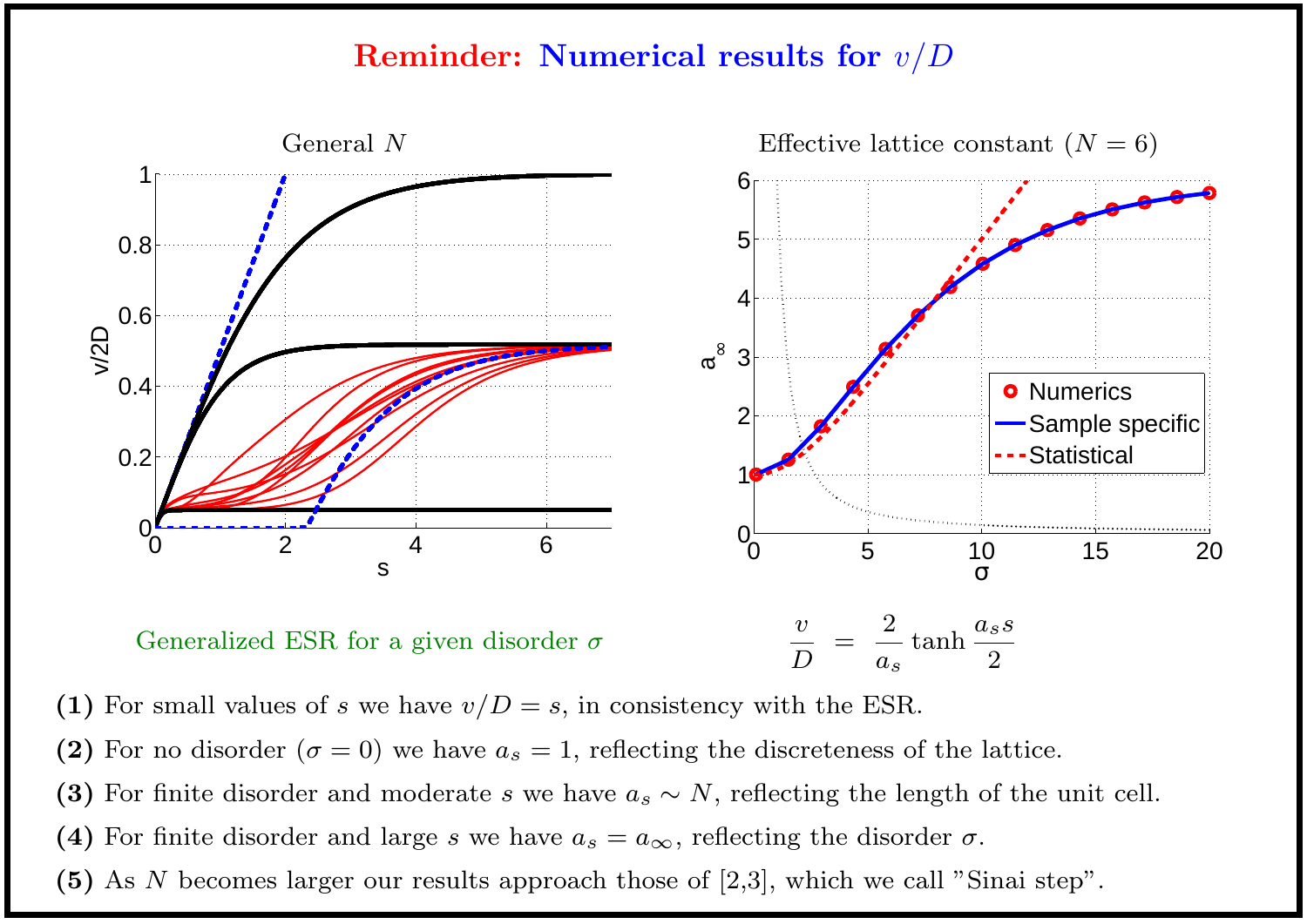### Spreading analysis and the "Sinai step"

$$
\left\langle \left(\frac{\overleftarrow{w}}{\overrightarrow{w}}\right)^{\mu}\right\rangle \equiv e^{-(s-s_{\mu})\mu} \qquad \qquad \text{[ defines } s_{\mu} \text{]}
$$

The values  $s_{1/2}$ ,  $s_1$  and  $s_2$  determine crossover points between transport regimes.

For  $s = 0$ , anomalous time dependent spreading [Sinai],  $x \sim \log(t)^2$  $\rightsquigarrow$  v  $\sim e^-$ √ N

For finite  $s < s_1$  [Bouchaud, Comtet, Georges, Le Doussal, 1987],  $x \sim t^{\mu}$  $\left[\mu$  is the value for which  $s_{\mu} = s\right]$ 

Time required to drift  $x \sim N$  is  $t \sim N^{1/\mu}$ , hence

$$
v \sim \frac{x}{t} \sim \left(\frac{1}{N}\right)^{\frac{1}{\mu}-1}
$$

Crossover at  $s = s_{1/2}$  from sub-Ohmic to super-Ohmic behaviour.

For large  $s > s_1$  and  $N \to \infty$  [Derrida],

$$
v_s = \frac{1 - \langle (\overleftarrow{w}/\overrightarrow{w}) \rangle}{\langle (1/\overrightarrow{w}) \rangle} = [1 - e^{-(s-s_1)}] v_{\infty}
$$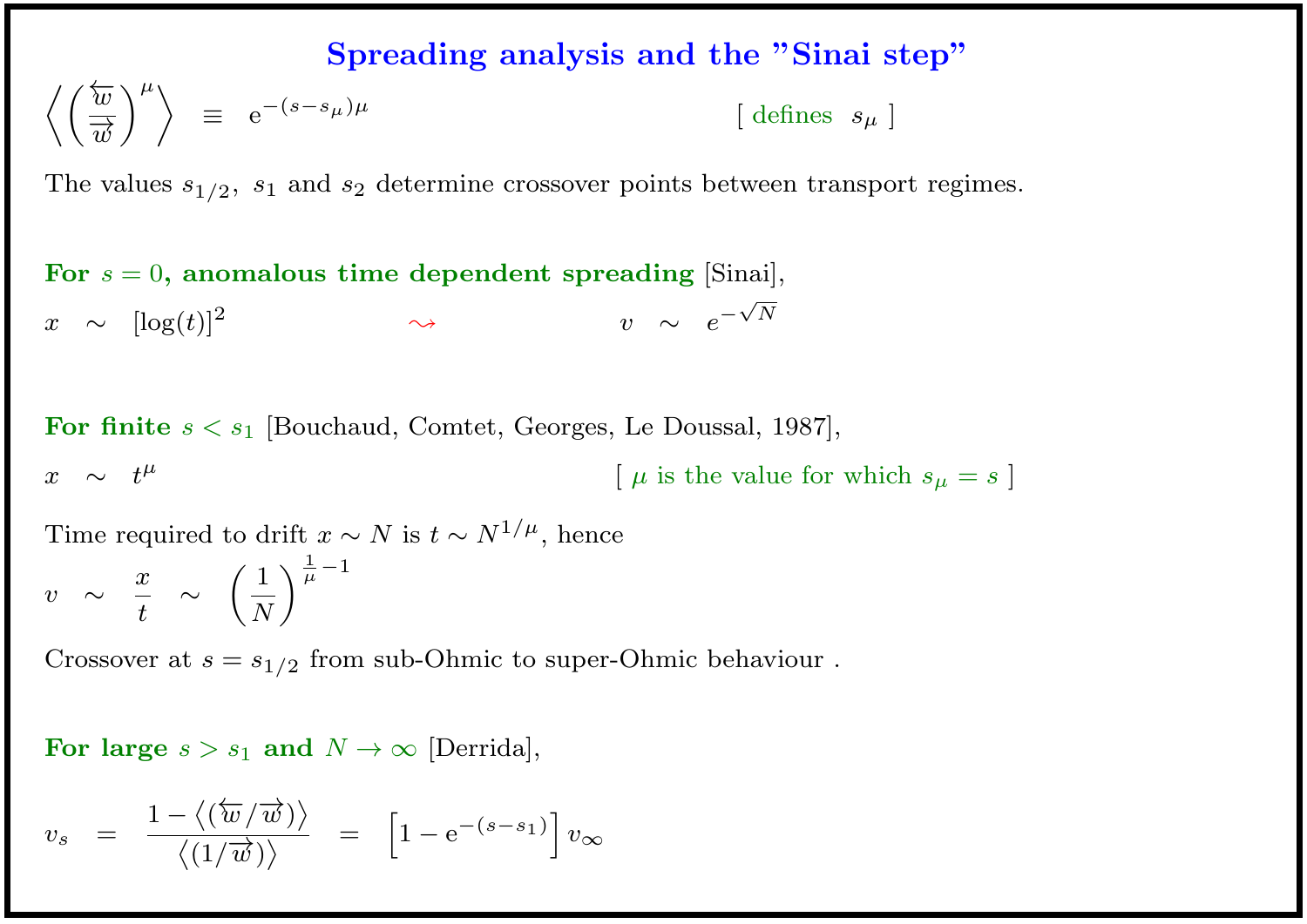### The affinity dependent length scale  $a_s$



From our reasoning we have in general  $\overline{v}$  $\boldsymbol{D}$ = 2  $a_s$ tanh  $a_s s$ 2 with some  $a_s$ .

By "reverse engineering" we deduce  $\int$  $\int$  $\overline{a}$  $a_s \sim N,$  s < s<sub>2</sub>  $a_s \approx \frac{a_{\infty}}{1 - \sqrt{(\frac{\lambda}{2}})}$  $\overline{1-\left\langle \left( \overleftarrow{w}/\overrightarrow{w}\right) ^{2}\right\rangle }$  $=\frac{a_{\infty}}{1-2\sqrt{s}}$  $\frac{a_{\infty}}{1 - e^{-2(s - s_2)}}, \quad s > s_2$ 



| s regime     | [0, 1/N]                            | $[1/N, s_{1/2}]$                                                     | $[s_{1/2}, s_1]$             | $ s_1, s_2 $                                          | $ s_2,\infty $                                      |
|--------------|-------------------------------------|----------------------------------------------------------------------|------------------------------|-------------------------------------------------------|-----------------------------------------------------|
| $a_s$        | irrelevant                          |                                                                      | $a_s \sim N$                 |                                                       | $a_s \approx [1 - e^{-2(s - s_2)}]^{-1} a_{\infty}$ |
| $v_{\bm{s}}$ | $v = 2D s$                          | $\sim \left(\frac{1}{N}\right)^{\frac{1}{\mu}-1}$                    |                              | $v_s \approx \left[1 - e^{-(s-s_1)}\right]v_{\infty}$ |                                                     |
|              | $\sim \exp\left(-\sqrt{N}\,\right)$ | $\frac{1}{\sqrt{2}} \sim \left(\frac{1}{N}\right)^{\frac{1}{\mu}-2}$ | $\sim (N)^{2-\frac{1}{\mu}}$ | $\sim N$                                              | $D=\frac{1}{2}a_s v_s$                              |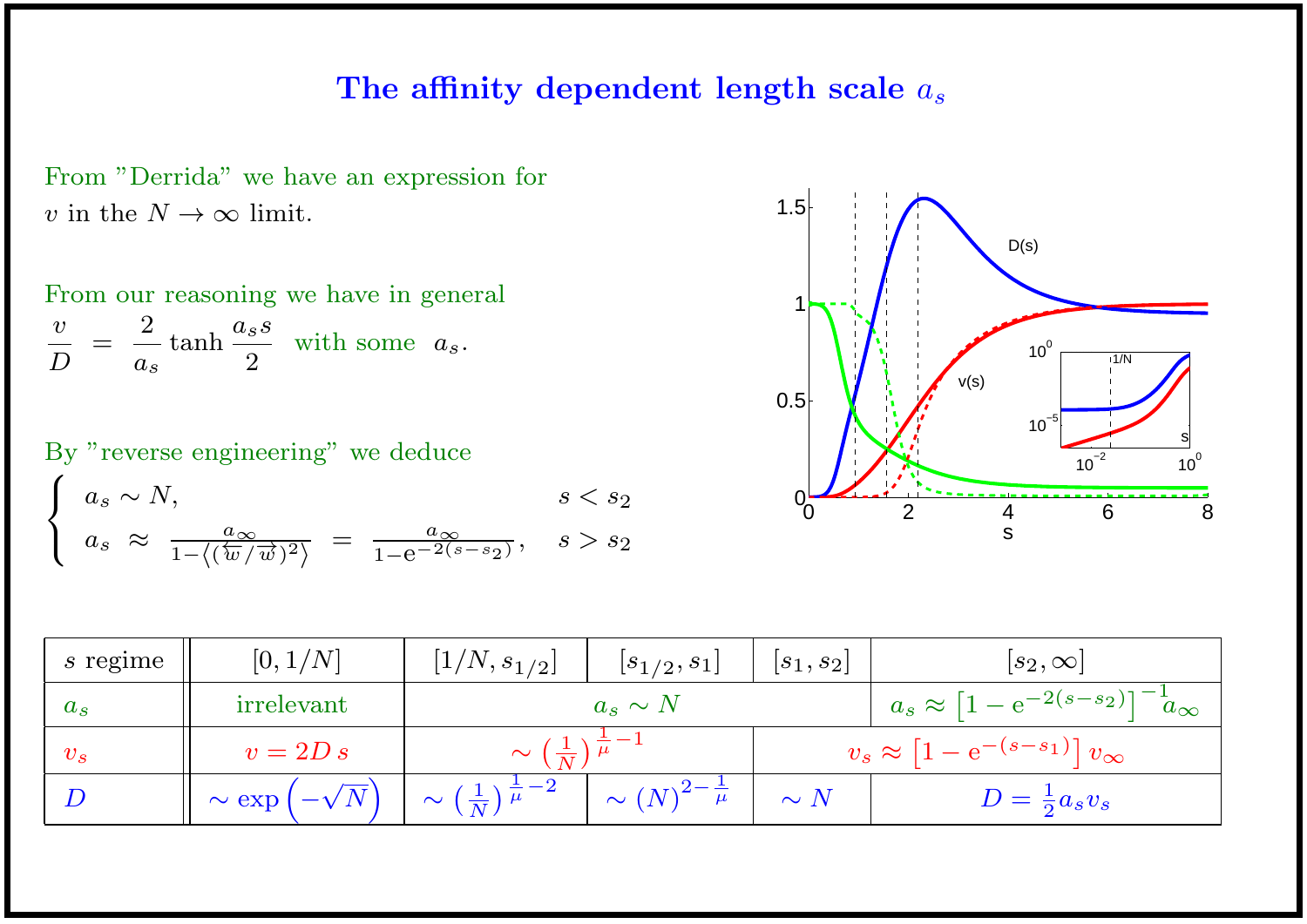## Summary of the ESR topic [1]

## To what extent does the ESR hold?

As long as  $s < 1/N$ .

## Can it be derived from the NFT?

Yes, provided s is replaced by coarse grained  $\bar{s}$ . coarse graining not related to "secondary loops" but to discreteness and/or disorder.

# Non-equilibrium version?

$$
\frac{v}{D} = \frac{2}{a_s} \tanh \frac{a_s s}{2}
$$

$$
\begin{cases} v \sim \left(\frac{1}{N}\right)^{\frac{1}{\mu}-1}, & s < s_1 \\ v \approx \left[1 - e^{-(s-s_1)}\right]v_{\infty} & s > s_1 \end{cases}
$$

$$
\int a_s \sim N, \qquad s < s_2
$$

$$
\left\{ a_s \approx \frac{a_{\infty}}{1 - \left\langle (\overleftarrow{w}/\overrightarrow{w})^2 \right\rangle} = \frac{a_{\infty}}{1 - e^{-2(s - s_2)}}, \qquad s > s_2 \right\}
$$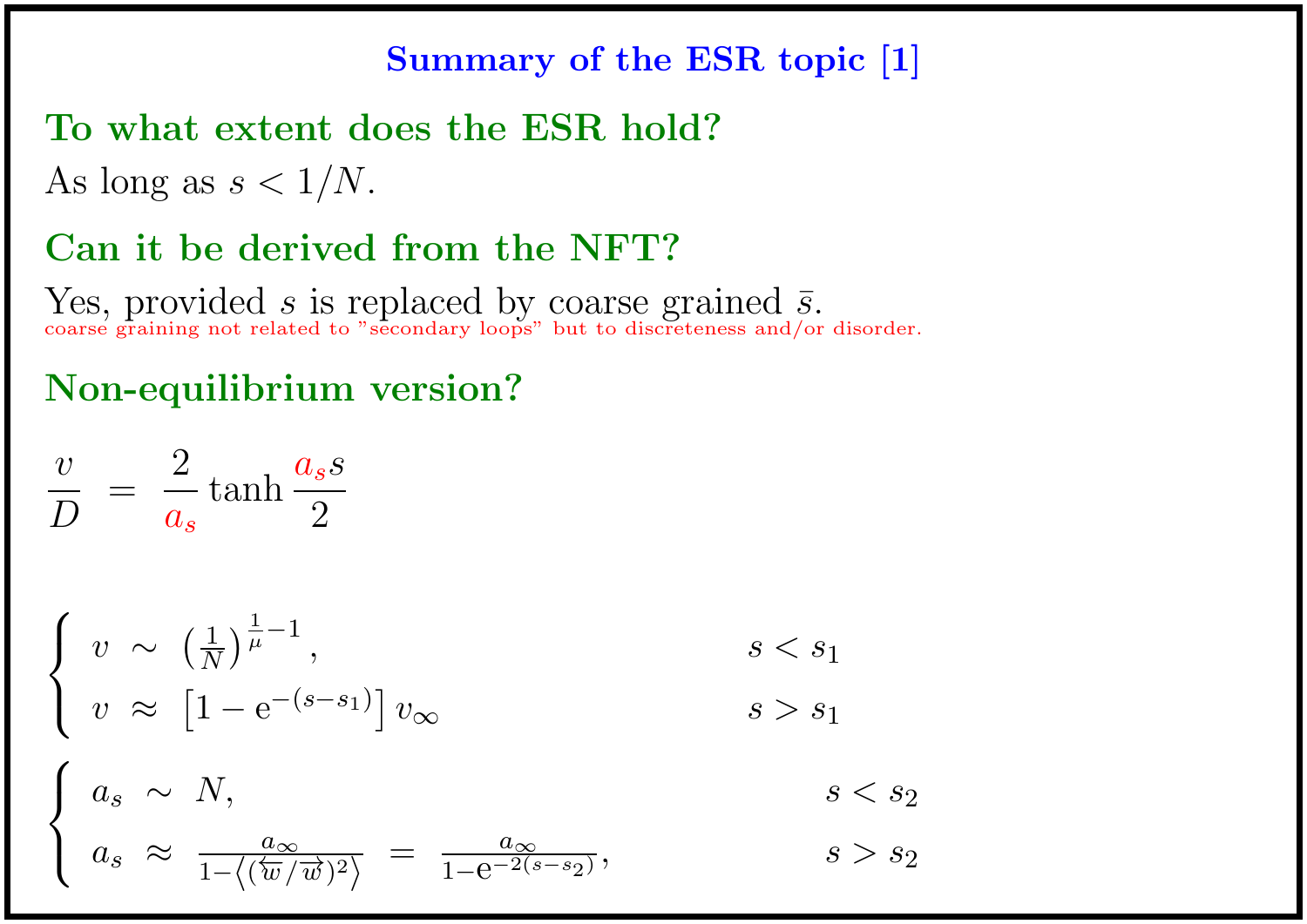### Thermodynamics of a "glassy" system [4]

$$
w_{nm} = w_{nm}^{\beta} + w_{nm}^{\nu} = w_{nm}^{\beta} + \nu g_{nm}
$$

Cold bath:

$$
\frac{w_{nm}^{\beta}}{w_{mn}^{\beta}} = \exp \left[ -\frac{E_n - E_m}{T_B} \right]
$$

Hot source:  $g_{nm} = g_{mn}$ 

 $w^{\nu}$  by themselves - induces diffusion / ergodization  $w^{\beta}$  by themselves - leads to equilibrium Combined - leads to NESS

Linear response and traditional FD: Glassy response and Sinai physics: [within a wide crossover regime] Semi-linear response and Saturation:

 $\nu \times \{g\} \ll \{w^{\beta}\}\$ 

 $\nu \times \{g\} \gg \{w^{\beta}\}\$